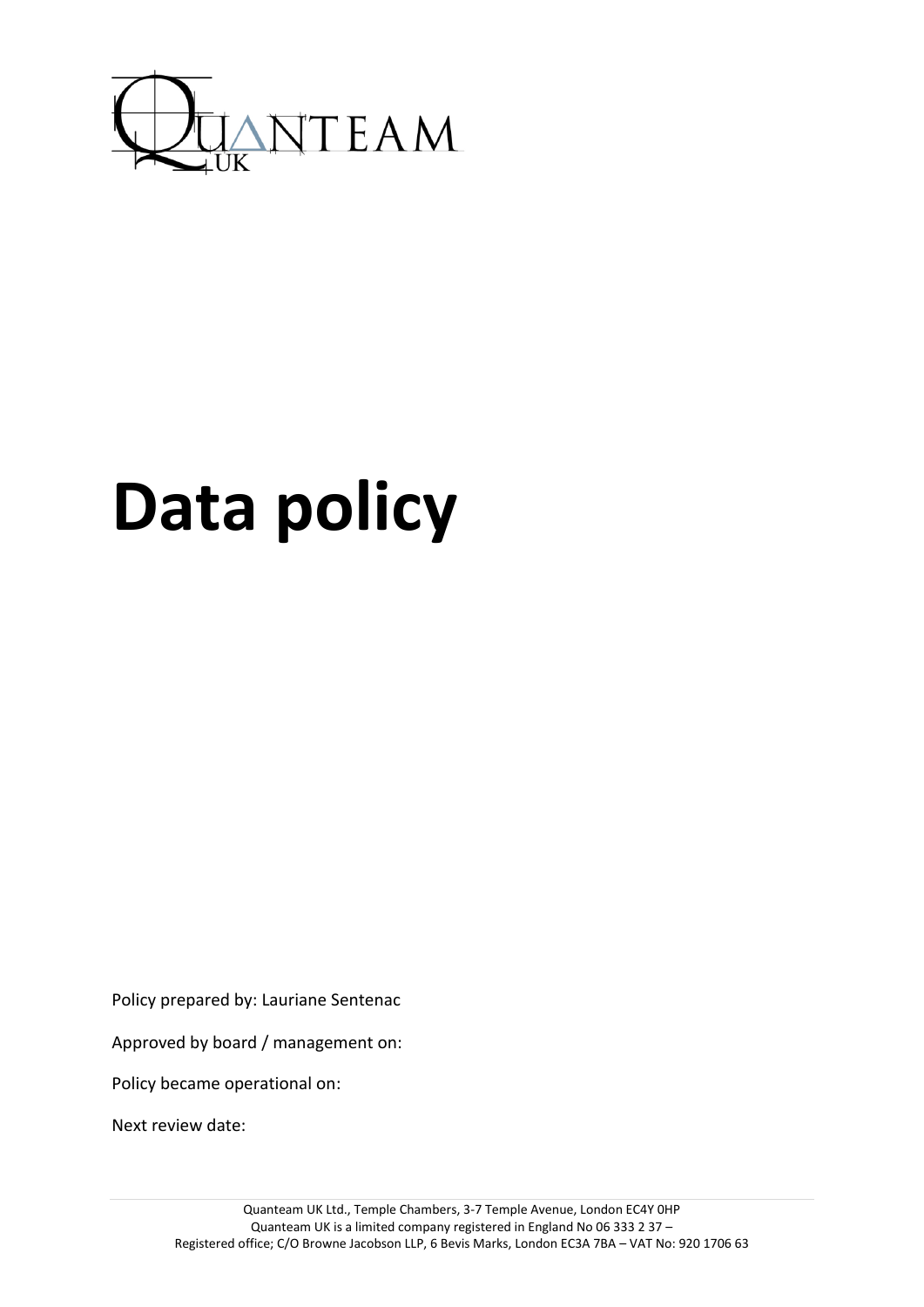

## **Table of Contents**

| 1.    |                                                                                       |  |  |  |
|-------|---------------------------------------------------------------------------------------|--|--|--|
| 2.    |                                                                                       |  |  |  |
| 3.    |                                                                                       |  |  |  |
| 4.    |                                                                                       |  |  |  |
| 5.    |                                                                                       |  |  |  |
| 6.    |                                                                                       |  |  |  |
| $a-$  |                                                                                       |  |  |  |
| b-    |                                                                                       |  |  |  |
| $C-$  |                                                                                       |  |  |  |
| d-    |                                                                                       |  |  |  |
| $e-$  |                                                                                       |  |  |  |
| 7.    |                                                                                       |  |  |  |
| а-    |                                                                                       |  |  |  |
| b-    |                                                                                       |  |  |  |
| $C-$  |                                                                                       |  |  |  |
| d-    |                                                                                       |  |  |  |
| $e-$  |                                                                                       |  |  |  |
| 8.    |                                                                                       |  |  |  |
| $a-$  |                                                                                       |  |  |  |
| $b-$  |                                                                                       |  |  |  |
| $C-$  |                                                                                       |  |  |  |
| 9.    |                                                                                       |  |  |  |
| a-    |                                                                                       |  |  |  |
|       | a.                                                                                    |  |  |  |
|       | b.                                                                                    |  |  |  |
|       | Equal opportunities monitoring and other sensitive personal data 12<br>1.             |  |  |  |
|       | 2.                                                                                    |  |  |  |
| b-    |                                                                                       |  |  |  |
|       | a.                                                                                    |  |  |  |
|       | b.                                                                                    |  |  |  |
| $C-$  |                                                                                       |  |  |  |
|       |                                                                                       |  |  |  |
| а-    |                                                                                       |  |  |  |
| $D -$ |                                                                                       |  |  |  |
| $C-$  |                                                                                       |  |  |  |
| 11.   |                                                                                       |  |  |  |
| 12.   |                                                                                       |  |  |  |
| 13.   |                                                                                       |  |  |  |
| 14.   | How can you access, amend or withdraw the personal data that you have given to us? 17 |  |  |  |
|       | a)                                                                                    |  |  |  |
|       | b)                                                                                    |  |  |  |
|       | c)                                                                                    |  |  |  |
|       | d)                                                                                    |  |  |  |
|       | e)                                                                                    |  |  |  |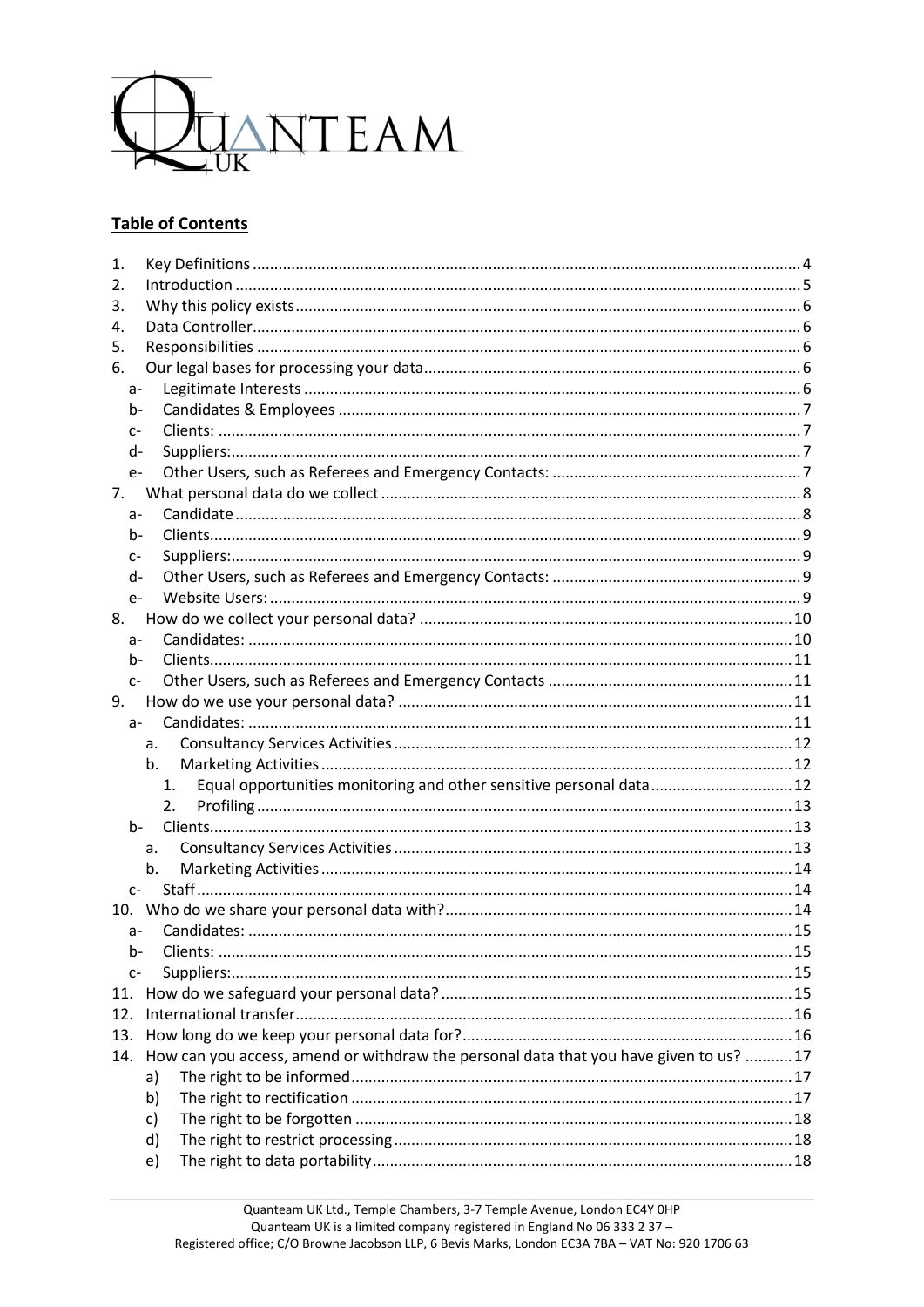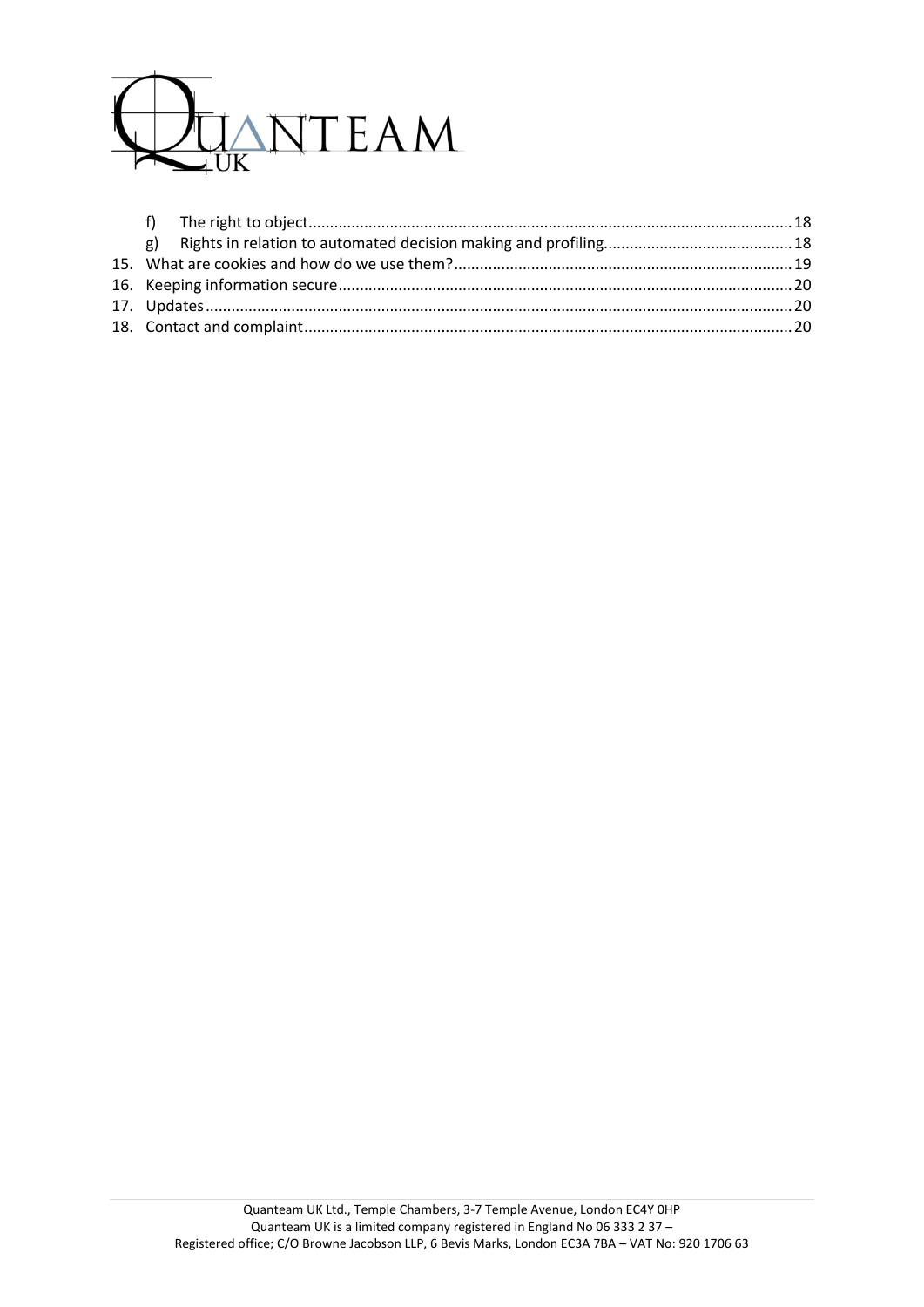

# <span id="page-3-0"></span>**1. Key Definitions**

**Candidate:** individuals interested in our company, in our activities or projects, who have applied for our jobs or have been contacted by our recruitment or sales teams. Those individuals could be potentially onboarded in our company or are already in a recruitment process with us. By Candidate, we also include, individuals running their own business or working for an umbrella company who are interested to provide services on behalf of Quanteam UK.

**Cookie:** A cookie is a text file stored on your computer. Cookies store bits of information that we use to help make our site work. They can't run any code and don't contain viruses. No one can read our cookies except us.

**Data controller:** "Controller" means the natural or legal person, public authority, agency or any other body which alone or jointly with others determines the purposes and means of the processing of personal data; where the purposes and means of processing are determined by EU or Member State laws, the controller (or the criteria for nominating the controller) may be designated by those laws.

**Personal data:** Personal data means data that relates to a living individual that can be identified from those data, or from those data and other information which is in the possession of, or is likely to come into the possession of, the data controller, and includes any expression of opinion about the individual and any indication of the intentions of the data controller or any other person in respect of the individual.

**Processing:** Processing, in relation to information or data, means obtaining, recording or holding the information or data or carrying out any operation or set of operations on the information or data, including organisation, adaptation or alteration of the information or data, retrieval, consultation or use of the information or data, disclosure of the information or data by transmission, dissemination or otherwise making available, or alignment, combination, blocking, deletion or destruction of the information or data.

**Sensitive Personal data**: Sensitive personal data means personal data consisting of information as to

- the racial or ethnic origin of the data subject,
- their political opinions,
- their religious beliefs or other beliefs of a similar nature,
- their membership of a trade union (within the meaning of the Trade Union and Labour Relations (Consolidation) Act 1992),
- their physical or mental health or condition,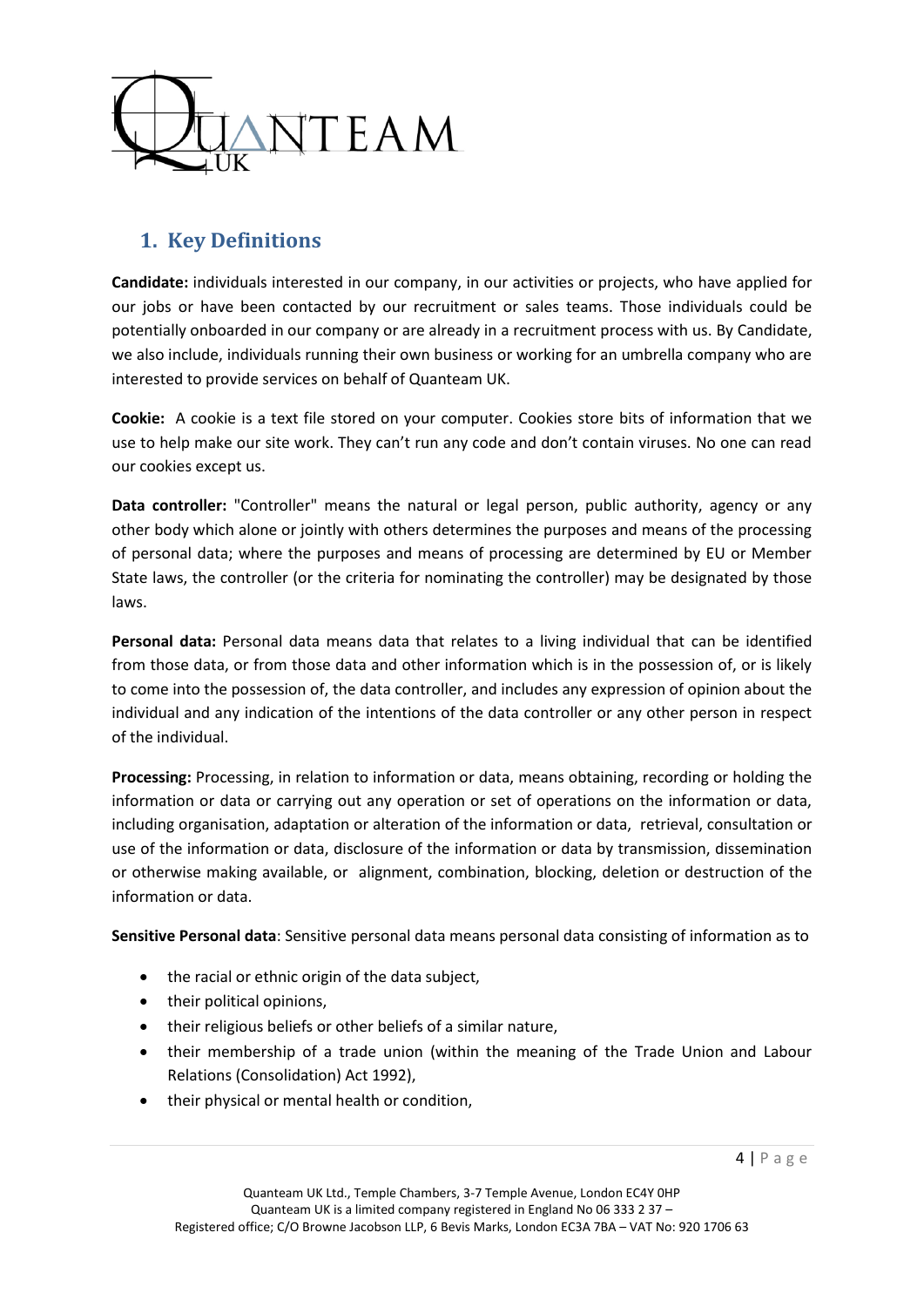

- their sexual life,
- any proceedings for any offence committed or alleged to have been committed by them, the disposal of such proceedings or the sentence of any court in such proceedings.

**Staff**: means Employee of Quanteam UK and Suppliers who are providing consultancy services related to our core business.

**Supplier**: Independent organization which provides something needed such as a product or service to Quanteam UK. This term can also include companies which are providing services on behalf on Quanteam UK (i.e non-permanent Staff).

# <span id="page-4-0"></span>**2. Introduction**

Quanteam UK is committed to safeguarding the privacy of individuals we work with. This can include customers, Suppliers, business contacts, Employees and other people the organisation has a relationship with or may need to contact.

This policy applies where we are acting as a data controller with respect to personal data of individuals. This Privacy Policy explains what Quanteam UK does with your personal data, whether we are in the process of helping you find a job, continuing our relationship with you once we have offered you a role, providing you with a service, receiving a service from you, using your data to ask for your assistance in relation to one of our Candidates or Employee, or you are visiting our website.

This policy describes how we collect, use and process your personal data, and how, in doing so, we comply with our legal obligations to you.

This privacy policy applies to:

- The Head Office of Quanteam UK
- All branches of Quanteam UK
- All Staff and volunteers of Quanteam UK
- All contractors, Suppliers and other people working on behalf of Quanteam UK
- Clients

For the purpose of applicable data protection legislation (including but not limited to the General Data Protection Regulation (Regulation (EU) 2016/679) (the "**GDPR**"), the company responsible for your personal data is Quanteam UK.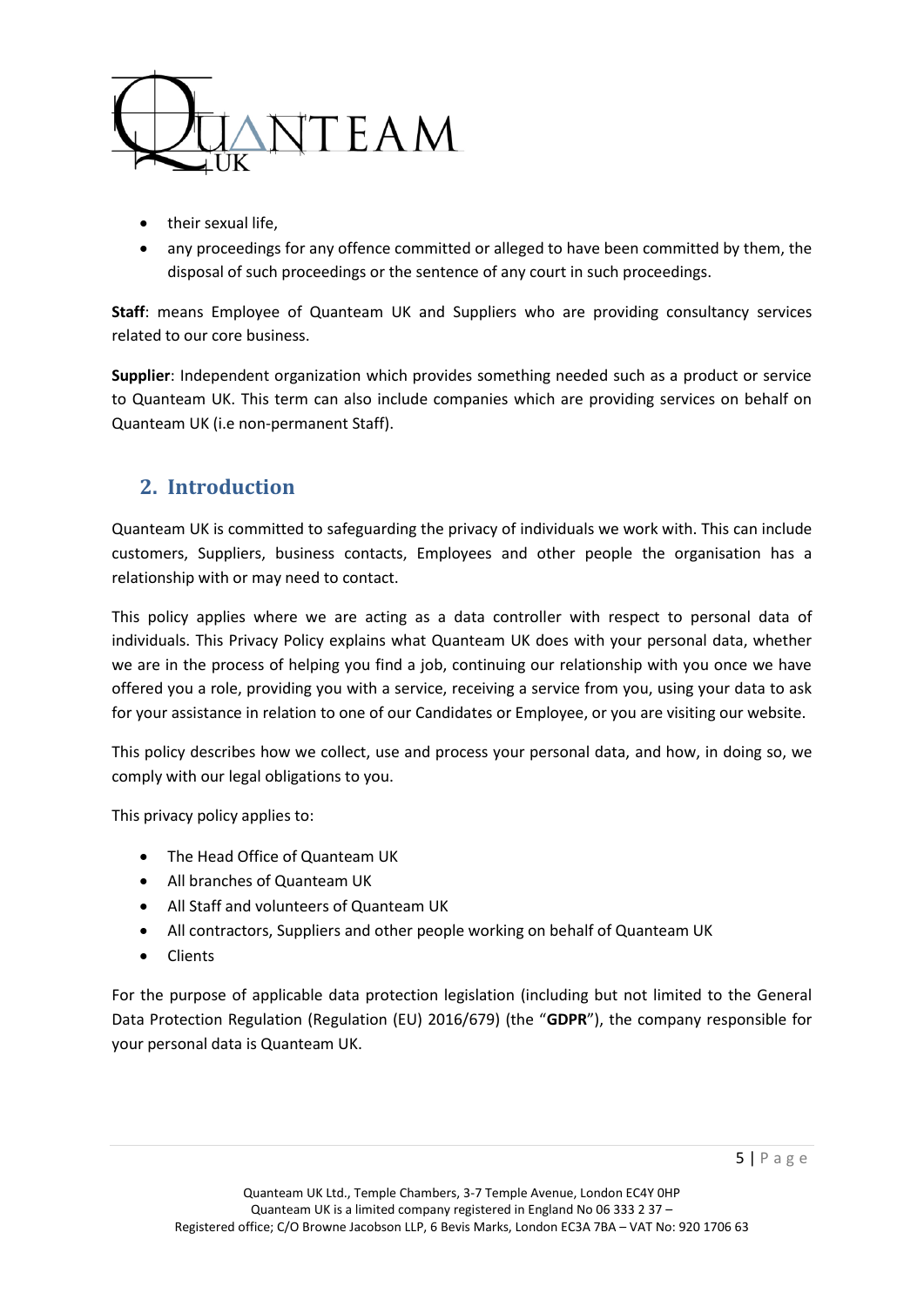

# <span id="page-5-0"></span>**3. Why this policy exists**

The goal of this data protection policy is to depict the legal data protection aspects in one summarising document. This is not only to ensure compliance with the European General Data Protection Regulation (GDPR) but also to provide proof of compliance.

This data protection policy ensures that Quanteam UK:

- Complies with data protection law and follows good practices standards
- Protects the rights of Staff, customers and partners
- Protects itself from some data security related risks such as:
	- $\circ$  Breaches of confidentiality i.e. information being given out inappropriately
	- o Failing to offer choice i.e. all individuals should be free to choose how the company uses data relating to them.
	- $\circ$  Reputational damage i.e. the company could suffer if hackers successfully gained access to sensitive data

# <span id="page-5-1"></span>**4. Data Controller**

Any personal information provided to or gathered by Quanteam UK is controlled by Quanteam UK at Suite 178 – 3-7 Temple Avenue EC4Y 0HP London.

## <span id="page-5-2"></span>**5. Responsibilities**

Everyone who works for or with Quanteam UK Ltd has some responsibility for ensuring data is collected stored and handled appropriately. Each team that handles data must ensure that it is handled and processed in line with this policy and data protection principles.

<span id="page-5-3"></span>The director is ultimately responsible for ensuring that Quanteam UK meets its legal obligations.

# <span id="page-5-4"></span>**6. Our legal bases for processing your data**

## **a- Legitimate Interests**

According to the Article 6(1)(f) of the GDPR, we can process your data where it "is necessary for the purposes of the legitimate interests pursued by [us] or by a third party, except where such interests are overridden by the interests or fundamental rights or freedoms of [you] which require protection of personal data."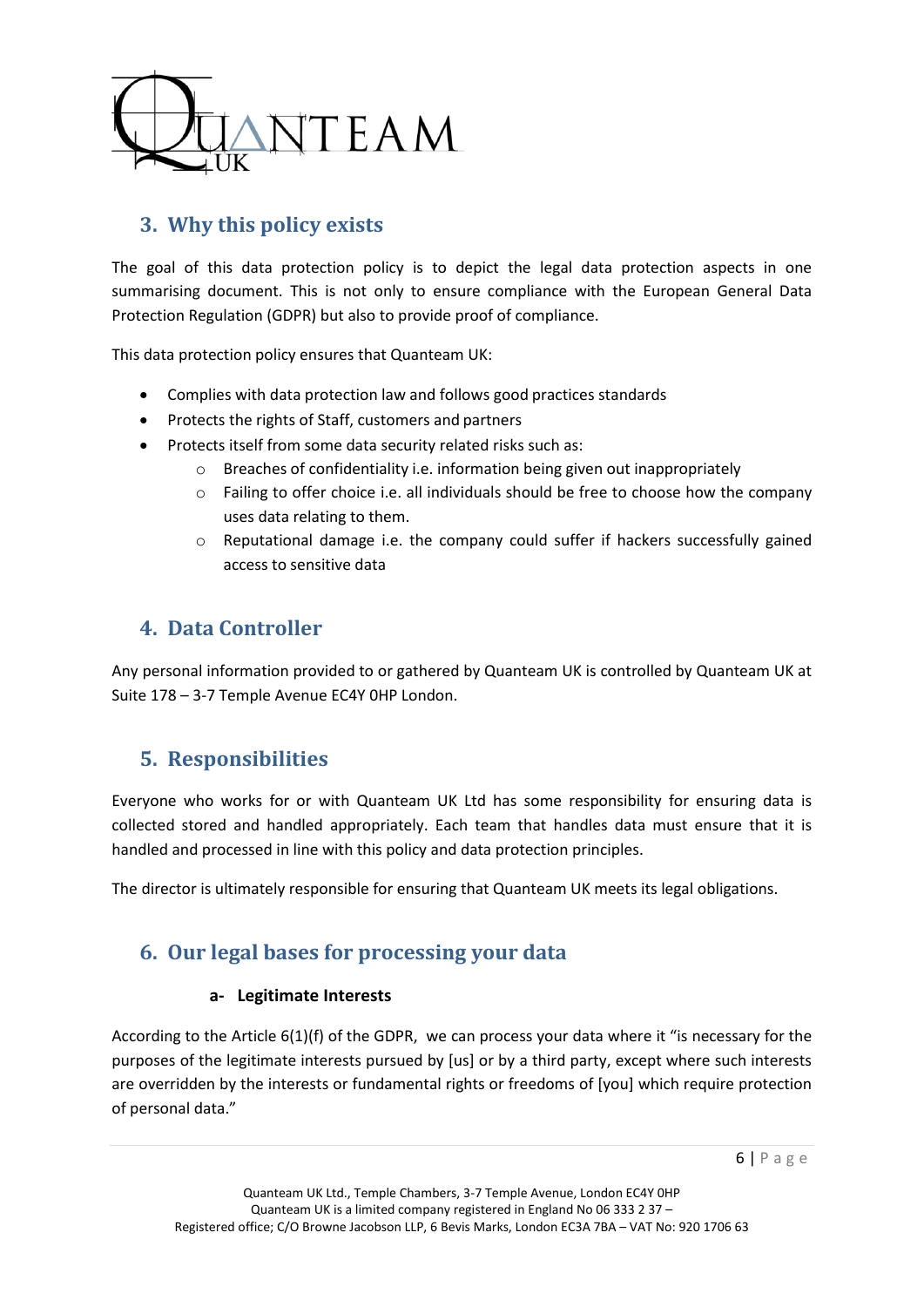

The following activities enable us to deliver a tailored, efficient service. You have the right to object to us processing your personal data, details of which are contained in paragraph 18, page 22 "contact and complaint".

## **b- Candidates & Employees**

<span id="page-6-0"></span>We think it's reasonable to expect that if you are looking for employment or have posted your professional CV information on a job board or have responded to a job ad we posted on t professional networking site, you are happy for us to collect and use your personal data, share that information with prospective or current Client and assess your skills. We have to make sure our business runs smoothly, so that we can carry on providing services to Candidates like you. We therefore also need to use your data for our internal administrative activities, like payroll and invoicing where relevant to ensure you get paid.

We have our own obligations under the law, so it is a legitimate interest of ours to insist on meeting. If we believe in good faith that it is necessary, we may therefore share your data in connection with crime detection, tax collection or actual or anticipated litigation.

<span id="page-6-1"></span>For some administrative, HR and payroll related purpose, we use and process data of our Employees.

## **c- Clients:**

To ensure that we provide you with the best service possible, we store your personal data and/or the personal data of individual contacts at your organisation as well as keeping records of our conversations, meetings, requirements and services provided.

## **d- Suppliers:**

<span id="page-6-2"></span>We use and store the personal data of individuals within your organisation in order to facilitate the receipt of services from you as one of our Suppliers. We also hold your financial details, so that we can pay you for your services. We deem all such activities to be necessary within the range of our legitimate interests as a recipient of your services.

## **e- Other Users, such as Referees and Emergency Contacts:**

<span id="page-6-3"></span>If you have been put down by a Candidate, an Employee or a prospective member of Staff as one of their Referees, we use your personal data in order to contact you for a reference.

If a Candidate or Staff member has given us your details as an Emergency Contact, we will use these details to contact you in the case of an accident or emergency only.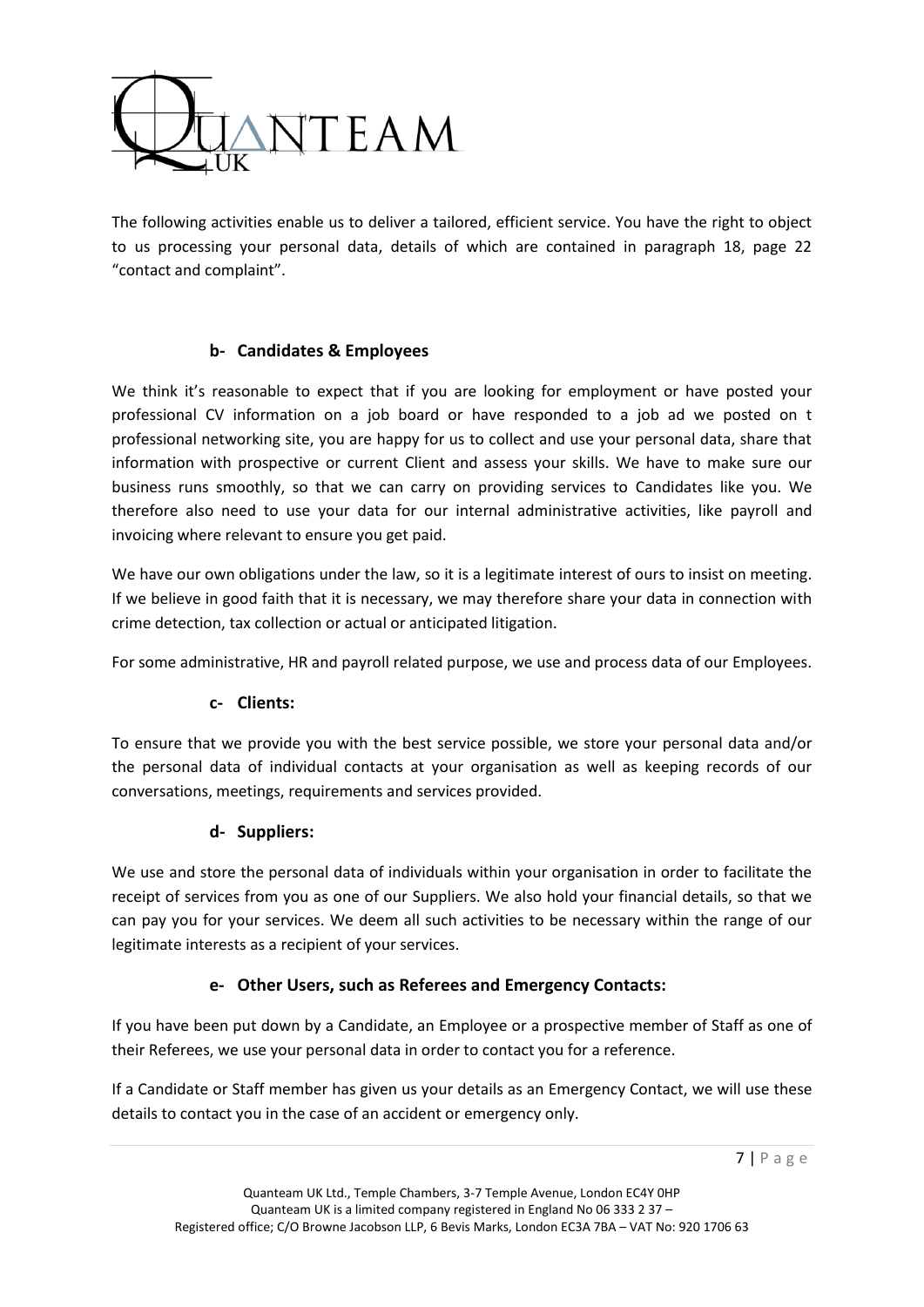

# <span id="page-7-0"></span>**7. What personal data do we collect**

We collect personal data of our workers, Candidates, Suppliers, business contacts, shareholders and website Users. We will always try to give individuals appropriate notice of what data will be collected and how it will be used. Whatever happens, we will only process that data if we consider it fair and lawful to do so.

## **a- Candidate**

<span id="page-7-1"></span>In order to provide the best possible work opportunities that are tailored to you, we need to process certain information about you.

Depending on the relevant circumstances and applicable local laws and requirements, we may collect some or all of the information listed below to enable us to offer you work opportunities which are relevant to you. In some jurisdictions, we are restricted from processing some of the data outlined below. In such cases, we will not process the data in those jurisdictions:

- Name; Age/date of birth; Sex/gender; Photograph; Marital status; Contact details including home address, email, phone number;
- Education details, Employment history; Details about your current remuneration, pensions and benefits arrangements;
- Emergency Contacts and details of any dependants; and if applicable Referee details;
- Nationality/citizenship/place of birth; Immigration status (whether you need a work permit);
- A copy of your driving licence and/or passport/identity card;
- Financial information (where we need to carry out financial background checks);
- National Insurance Number and any other tax-related information; and Bank Account details
- Diversity information including racial or ethnic origin, religious or other similar beliefs, and physical or mental health, including disability-related information;
- Details of any criminal convictions if this is required for a role that you are interested in applying for;
- Information on your interests and needs regarding work related opportunities, both collected directly and inferred, for example from jobs viewed or articles read on our website;
- Extra information that you choose to tell us;
- Extra information that your Referees chooses to tell us about you;
- Extra information that our Clients may tell us about you, or that we find from other third party sources such as job portals
- IP address; The dates, times and frequency with which you access our services; and
- CCTV footage if you attend our premises.

*\*Please note that the above list of categories of personal data we may collect is not exhaustive.*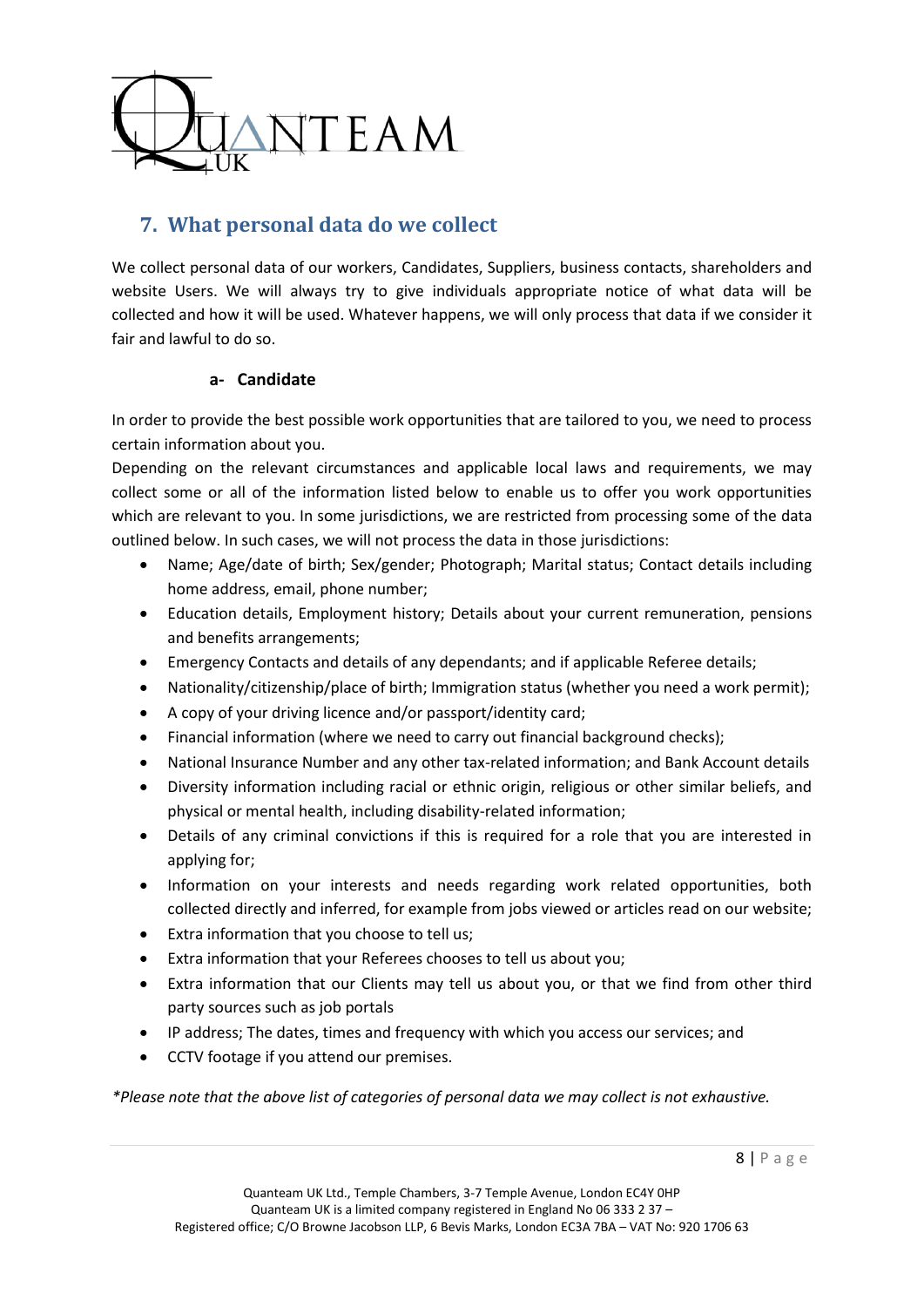

## **b- Clients**

<span id="page-8-0"></span>We usually only need to have your contact details or the details of individual contacts within your organisation (such as their names, telephone numbers and email addresses) to ensure that our relationship runs smoothly. We use information about individuals in your organisation, in the course of providing you Consultancy Services.

Depending on the relevant circumstances, we may collect some or all of the information listed below to enable us to provide you with our services:

- Name
- Job title
- Contact details
- Reporting Line
- Scope of responsibilities
- <span id="page-8-1"></span>Any other relevant information you may share with us.

## **c- Suppliers:**

Usually all we require is contact details of relevant individuals at your organisation so that we can communicate with you, such as names, telephone numbers and email addresses. We also need other information such as your bank details so that we can pay for the services you provide (if this is part of the contractual arrangements between us). In addition, for Suppliers providing us consultancy services, we will also require some information about the Staff supplied. This can include the list defined in the paragraph "Candidate".

## **d- Other Users, such as Referees and Emergency Contacts:**

<span id="page-8-2"></span>In order to provide Candidates and Staff with suitable work opportunities, we require some basic background information. We only ask for very basic contact details, so that we can get in touch with you either for a reference or because you've been listed as an Emergency Contact for one of our Candidates or Staff members.

## **e- Website Users:**

<span id="page-8-3"></span>We collect a limited amount of data from our Website Users which we use to help us to improve your experience when using our website and to help us manage the services we provide. This includes information such as how you use our website, your IP Address, the frequency with which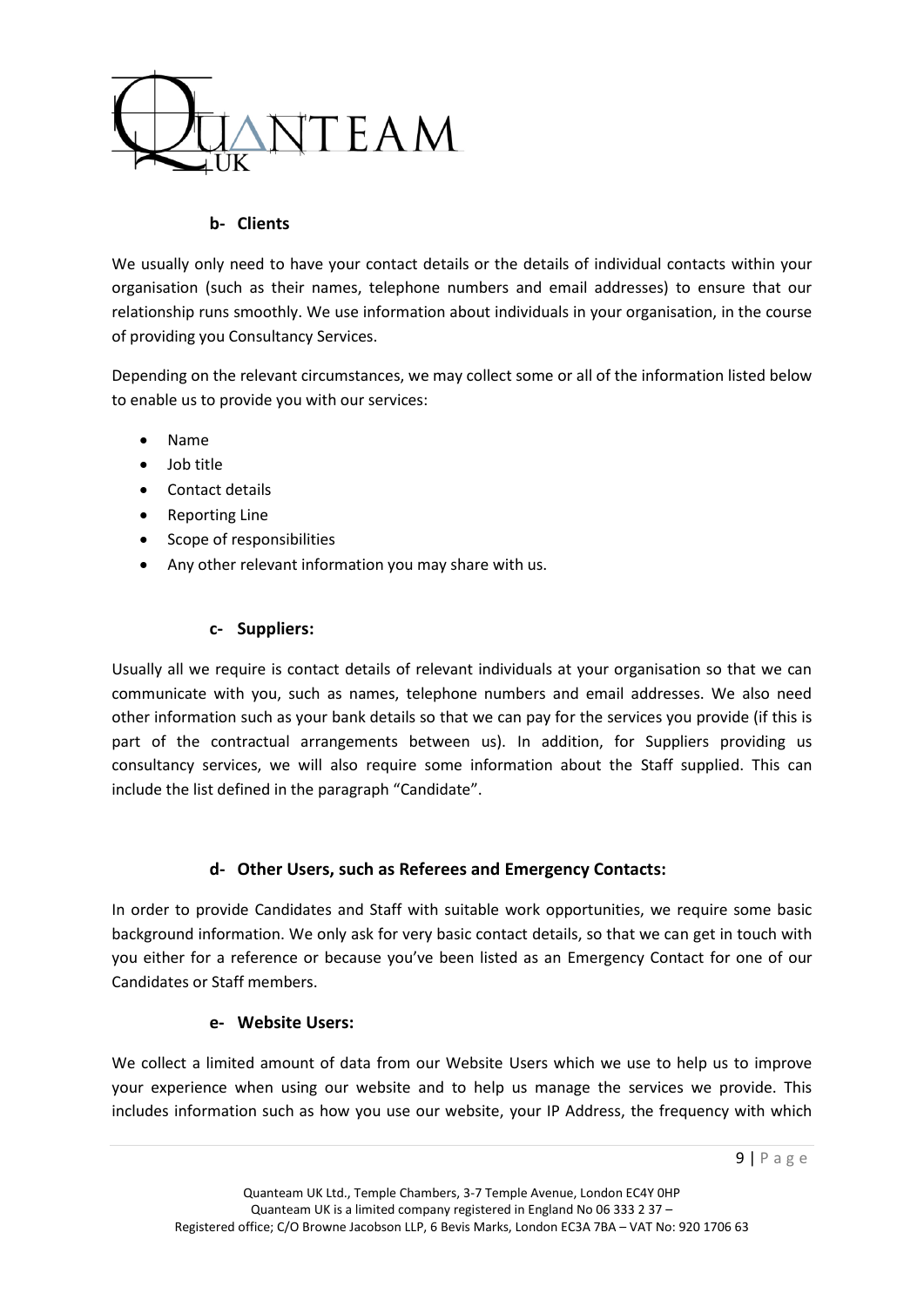

you access our website, your browser type, the location you view our website from, the language you choose to view it in and the times that our website is most popular. This information is called "Cookie".

## <span id="page-9-0"></span>**8. How do we collect your personal data?**

We collect personal data in three ways:

- Personal data that we receive directly from you;
- Personal data that we receive from other sources; and
- <span id="page-9-1"></span>Personal data that we collect automatically.

## **a- Candidates:**

There are two main ways in which we collect your personal data:

- o Directly from you; and
- o From third parties via the following methods:
	- a. Personal data that we receive from other sources; and
	- b. Personal data that we collect automatically.

We need to know certain information about you in order to provide a tailored service. This will enable us to provide you with the best opportunities and should therefore save you time hearing about roles that are not relevant to you.

There are numerous ways you can share your information with us. It all depends on what suits you. These may include:

- **•** Entering your details on Quanteam UK website;
- Emailing your CV to a Quanteam UK team member or being interviewed by them;
- Applying for jobs through job boards; which Quanteam UK has an access to.
- Depending on the relevant circumstances, these may include personal data received in the following situations:
	- o Your Referees may disclose personal information about you;
	- o Our Clients may share personal information about you with us;
	- o We may obtain information about you from searching for a potential Candidate from third party sources, such as LinkedIn and other job sites;
	- $\circ$  If you 'follow' us on Twitter or on LinkedIn we will receive your personal information from those sites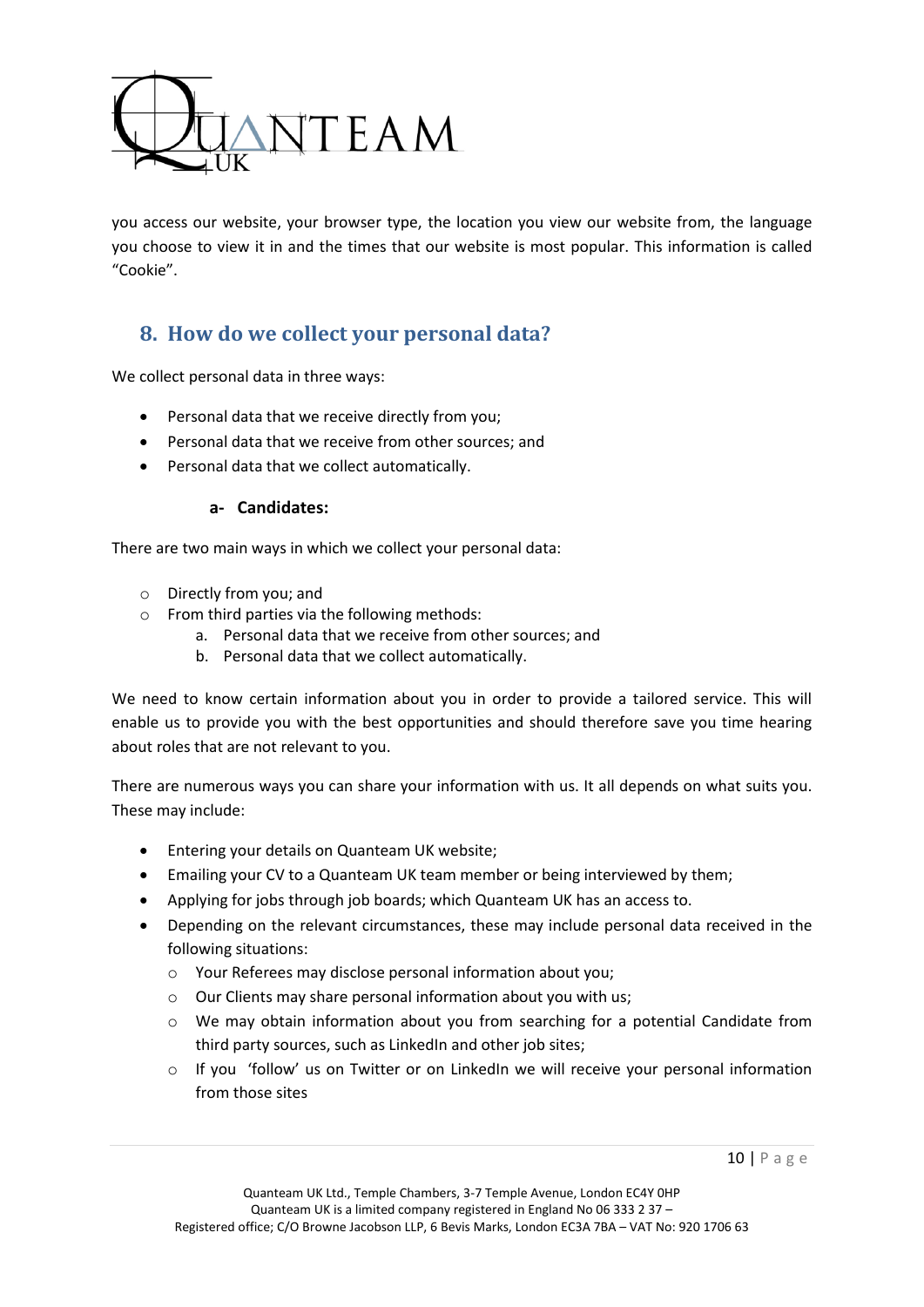

## **b- Clients**

<span id="page-10-0"></span>We will receive data directly from you in two ways:

- Where you contact us proactively, usually by phone or email; and/or
- Where we contact you, either by phone or email, or through our consultants' business development activities more generally.

Where appropriate and in accordance with any local laws and requirements, we may seek more information about you or your colleagues from other sources generally by way of due diligence or other market intelligence including:

- From third party market research and by analyzing online and offline media (which we may do ourselves, or employ other organizations to do for us); and
- From other limited sources and third parties (for example from our Candidates to the extent that they provide us with your details to act as a Referee for them).

## **c- Other Users, such as Referees and Emergency Contacts**

<span id="page-10-1"></span>We collect your contact details only where a Candidate or a member of our Staff puts you down as their Emergency Contact or as a Referee.

## <span id="page-10-3"></span><span id="page-10-2"></span>**9. How do we use your personal data?**

## **a- Candidates:**

The main reason for using your personal details is to help you offer you an employment or a project that may be suitable for you. The more information we have about you, your skillset and your ambitions, the more we can tailor our services to your requirements. We may also use your personal data for things like marketing, profiling and diversity monitoring. Where appropriate, we will seek your consent to undertake some of these activities.

We generally use Candidate data in four ways:

- Consultancy Services Activities for our Clients;
- Marketing Activities:
- Equal Opportunities Monitoring; and more globally HR Studies.
- To help us to establish, exercise or defend legal claims.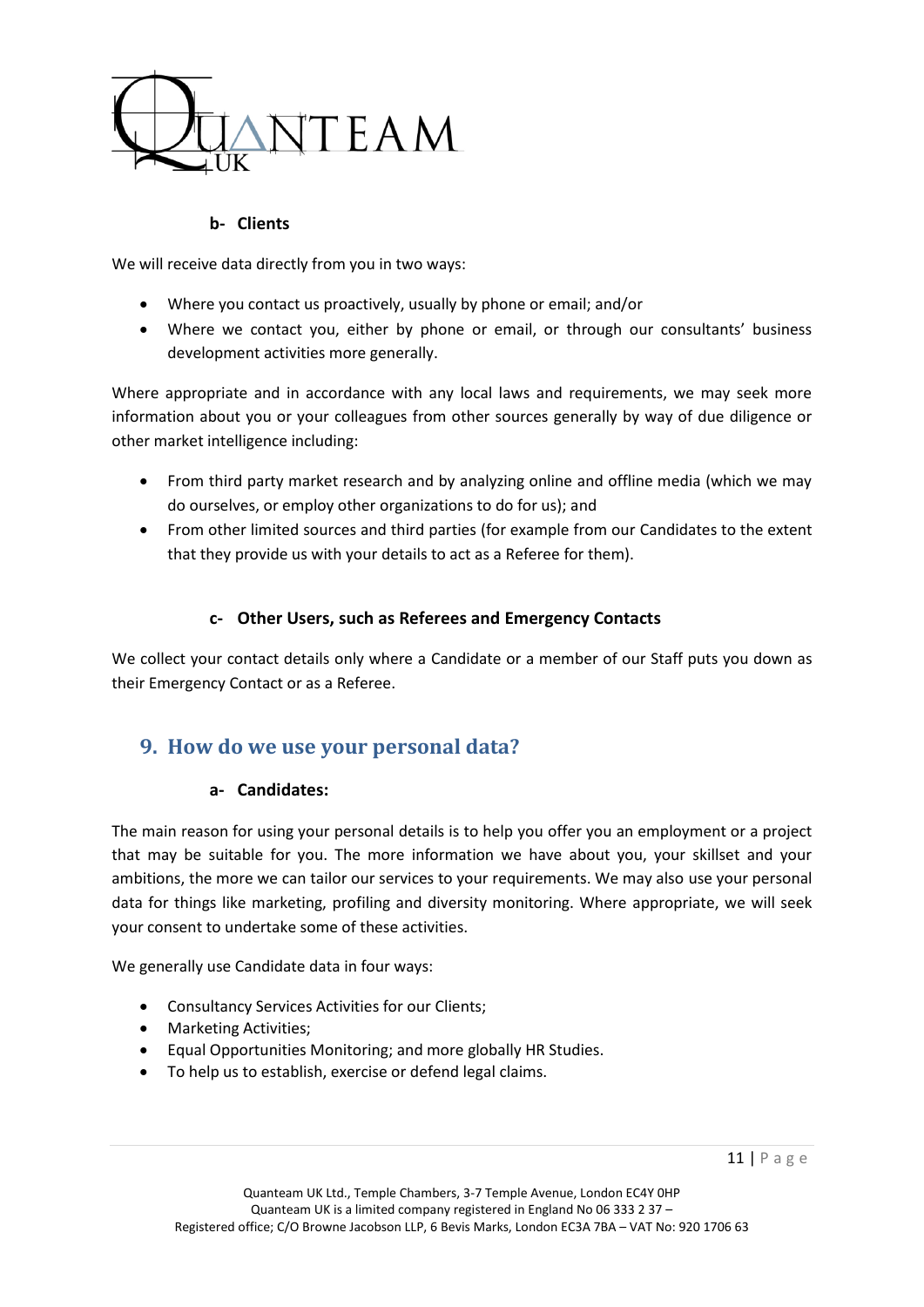

## <span id="page-11-0"></span>**a. Consultancy Services Activities**

Our main area of work is providing Consultancy Services. We've listed below various ways in which we may use and process your personal data for this purpose. Those ways of data process are covered by our legitimate interests:

- Collecting your data from you and other sources, such as social media and job portals;
- Storing your details (and updating them when necessary) on our internal database, so that we can contact you in relation to our core activities;
- Assessing data about you for work opportunities which we think may be suitable for you;
- Carrying out our obligations arising from any contracts entered into between Quanteam UK and any third parties in relation to your recruitment;
- Complying with our legal obligations in connection with the detection of crime or the collection of taxes or duties;

*\*Please note that this list is not exhaustive.*

## <span id="page-11-1"></span>**b. Marketing Activities**

We may periodically send you information that we think you may find interesting, or to ask for your help with connecting with other Candidates. In particular, we may wish to use your data for the purposes to enable us to develop and market our services

We need your consent for some aspects of these activities which are not covered by our legitimate interests (in particular, the collection of data via cookies, and the delivery of direct marketing to you through digital channels) and, depending on the situation, we'll ask for this via an opt-in or soft-optin.

For most people, this is beneficial as it allows us to suggest other jobs to you alongside the specific one you applied for, significantly increasing the likelihood of us offering you a new position. For other types of e-marketing, we are required to obtain your explicit consent.

## **1. Equal opportunities monitoring and other sensitive personal data**

<span id="page-11-2"></span>We are committed to ensuring that our recruitment processes are aligned with our approach to equal opportunities. Some of the data we may (in appropriate circumstances and in accordance with local law and requirements) collect about you comes under the umbrella of "diversity information". This could be information about your ethnic background, gender, disability, age, sexual orientation, religion or other similar beliefs, and/or social-economic background. Where appropriate and in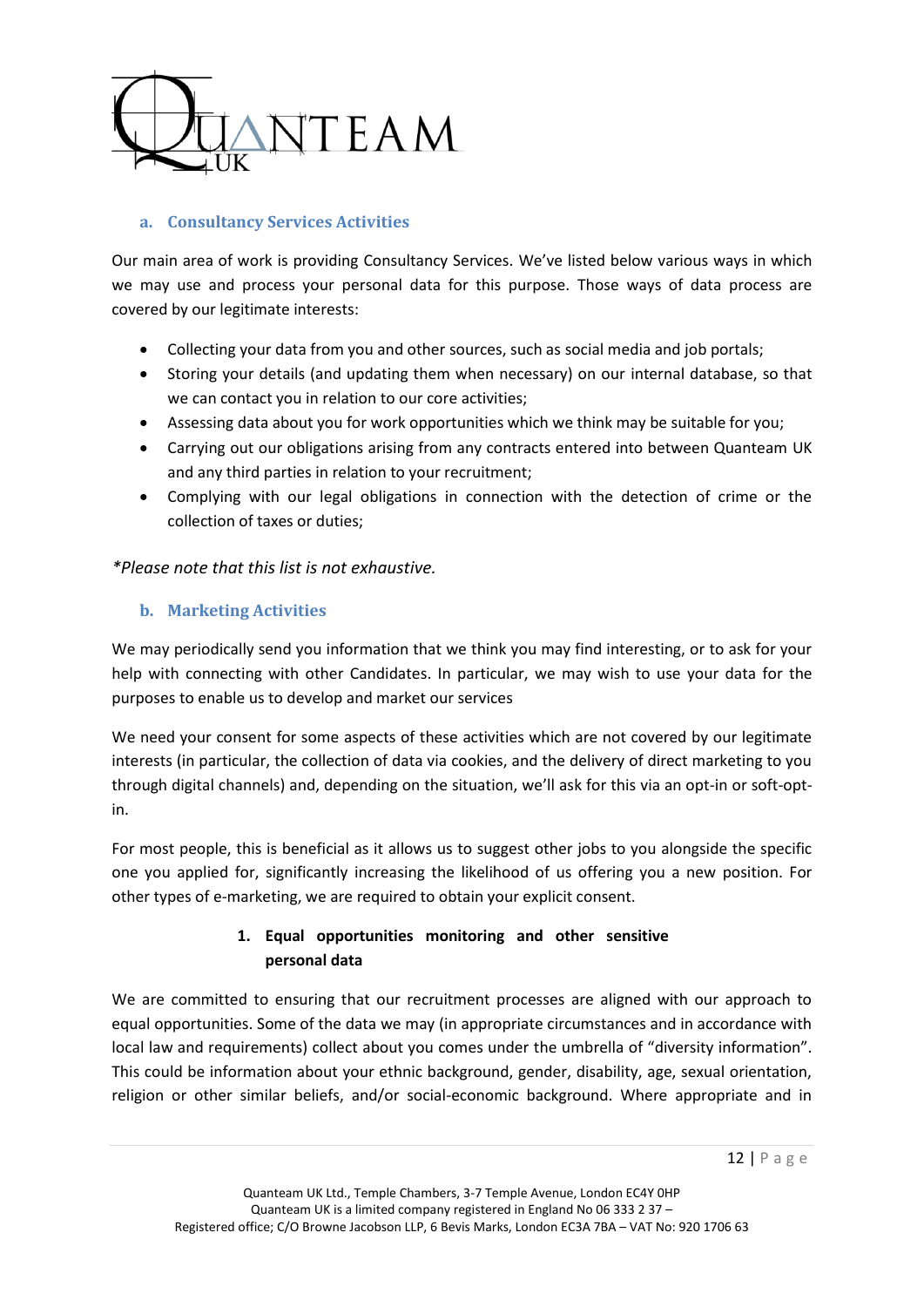

accordance with local laws and requirements, we'll use this information on an anonymized basis to monitor our compliance with our equal opportunities policy.

This information is what is called 'sensitive' personal information and slightly stricter data protection rules apply to it. We therefore need to obtain your explicit consent before we can use it. We'll ask for your consent by offering you an opt-in. This means that you have to explicitly and clearly tell us that you agree to us collecting and using this information.

We may collect other sensitive personal data about you, such as health-related information, religious affiliation, or details of any criminal convictions if this is appropriate and is required for a role that you are interested in applying for. We will never do this without your explicit consent.

## **2. Profiling**

<span id="page-12-0"></span>Although at present all our consulting and recruitment activities involve human-decision making during the process, we may in the future use fully automated technologies such as expert systems or machine learning to complete a Candidate selection process from end-to-end, where appropriate and in accordance with any local laws and requirements.

Where appropriate, we will seek your consent to carry out some or all of these activities. If you do not provide consent to profiling, your application will continue to be reviewed manually for opportunities you apply for, but your profile will not be automatically considered for alternative roles. This is likely to decrease the likelihood of us successfully offer you an employment opportunities.

## **b- Clients**

## <span id="page-12-2"></span><span id="page-12-1"></span>**a. Consultancy Services Activities**

Our main area of work is providing Consultancy Services. We've listed below various ways in which we may use and process your personal data for this purpose. Those ways of data process are covered by our legitimate interests:

- Collecting your data from you and other sources, online and in business meetings
- Storing your details (and updating them when necessary) on our internal database, so that we can contact you in relation to our core activities;
- Carrying out our obligations arising from any contracts entered into between us;
- Carrying out our obligations arising from any contracts entered into between Quanteam UK and any third parties;
- Facilitating our invoicing process;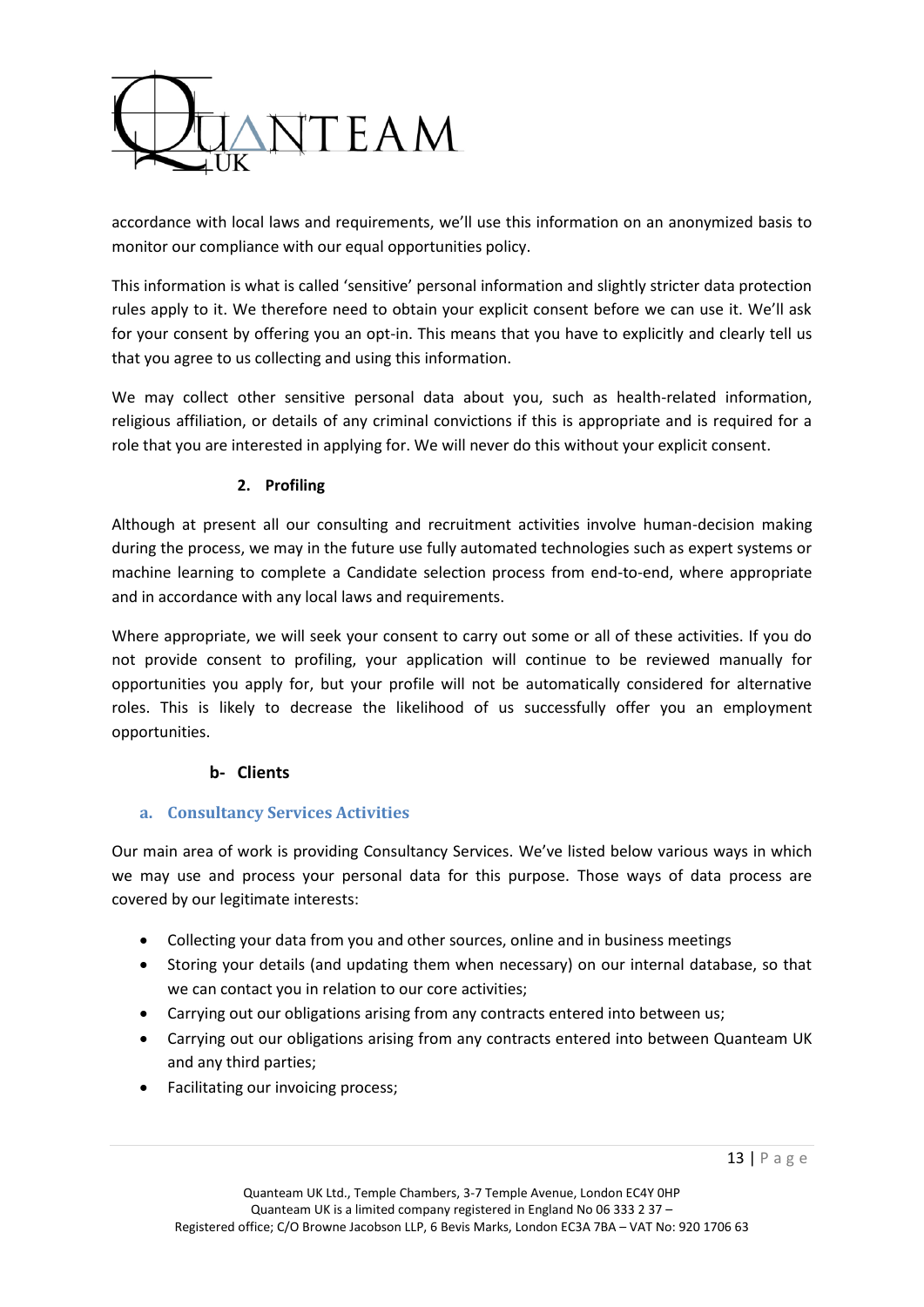

 Complying with our legal obligations in connection with the detection of crime or the collection of taxes or duties.

\*Please note that this list is not exhaustive.

#### <span id="page-13-0"></span>**b. Marketing Activities**

We may periodically send you information that we think you may find interesting.

We need your consent for some aspects of these activities which are not covered by our legitimate interests (in particular, the collection of data via cookies, and the delivery of direct marketing to you through digital channels) and, depending on the situation, we'll ask for this via an opt-in.

#### **c- Staff**

<span id="page-13-1"></span>We may use and process your personal data in order to provide Consultancy Services to our Clients. Those ways of data process are covered by our legitimate interests:

- Storing your details (and updating them when necessary) on our internal database, so that we can contact you in relation to our core activities;
- Sending your information to Clients, in order to assess your eligibility to provide the services requested by our Client.
- Carrying out our obligations arising from any contracts entered into between us;
- Carrying out our obligations arising from any contracts entered into between Quanteam UK and any third parties in relation to your recruitment;
- Facilitating our payroll and invoicing processes;
- Complying with our legal obligations in connection with the detection of crime or the collection of taxes or duties;

## <span id="page-13-2"></span>**10. Who do we share your personal data with?**

Any information collected will not be sold, shared, or rented to others in ways different from what is disclosed in this privacy statement.

Where appropriate we may share your personal data, in various ways and for various reasons, with the following categories of people:

- Any of our group companies,
- Individuals and organizations who hold information related to you,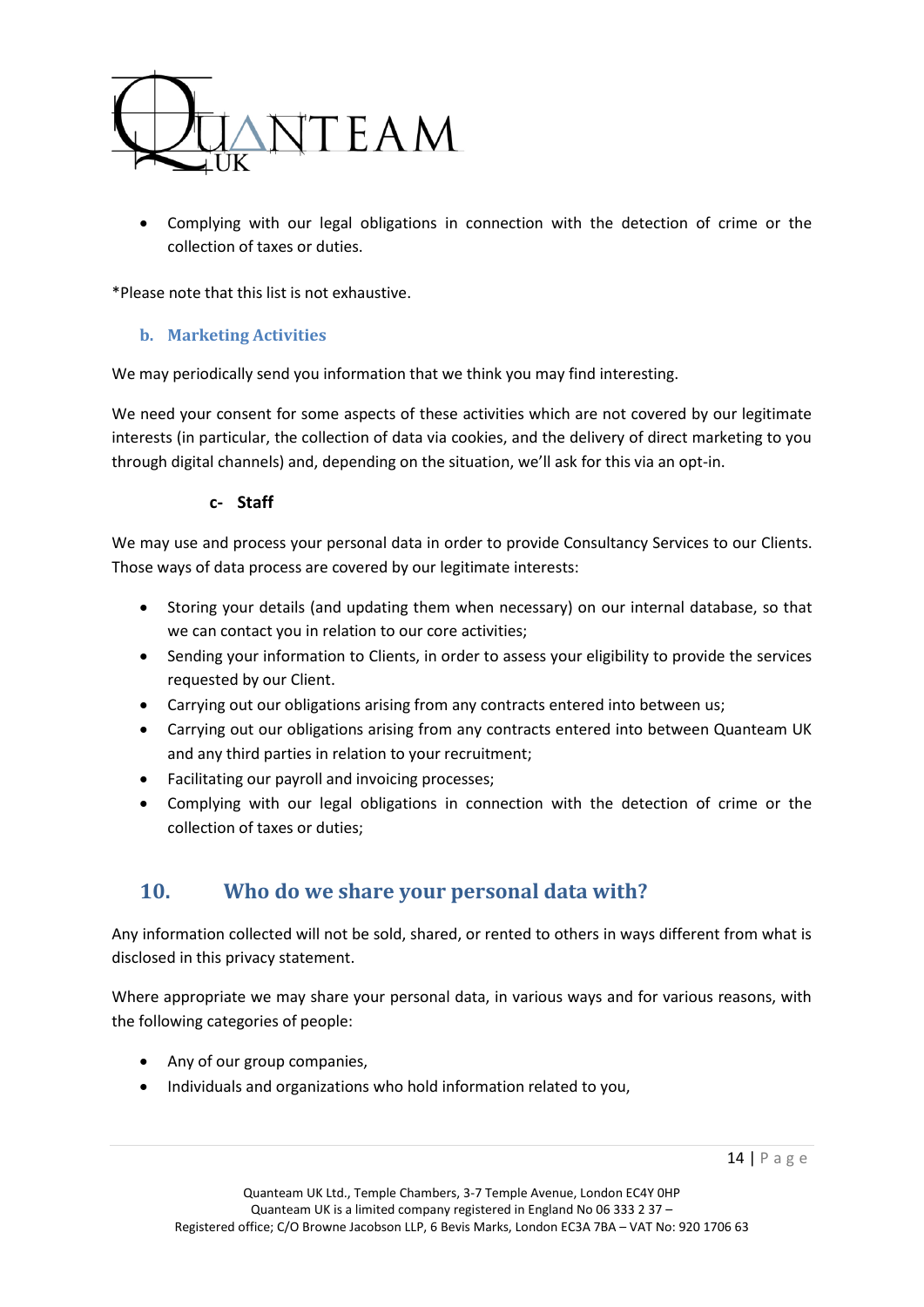

- Tax, audit, or other authorities, when we believe in good faith that the law or other regulation requires us to share this data,
- Third party service providers who perform functions on our behalf (including external consultants, business associates and professional advisers such as lawyers, auditors and accountants, technical support functions and IT Services,
- Third party outsourced IT and document storage providers where we have an appropriate processing agreement (or similar protections) in place,
- In the case of Candidates and prospective members of Staff's Referees: third parties who we have retained to provide services such as reference, qualification and criminal convictions checks, to the extent that these checks are appropriate.

## **a- Candidates:**

<span id="page-14-0"></span>We may share your personal data with various parties, in various ways and for various reasons. We may share your information with prospective Clients to increase the chance to offer you the most relevant project.

Unless you specify otherwise, we may also share your information with any of our group companies and associated third parties such as our service providers where we feel this will help us to provide you with the best possible service. (For example, for a background screening purpose we may share your personal data with our Screening Services provider.)

## **b- Clients:**

<span id="page-14-1"></span>We will share your data to ensure that we provide you services with a suitable pool of Candidates, Employees or Contractors.

## **c- Suppliers:**

<span id="page-14-2"></span>We may share your information with any of our group companies and organisations to whom we provide services.

# <span id="page-14-3"></span>**11. How do we safeguard your personal data?**

We are committed to taking all reasonable and appropriate steps to protect the personal information that we hold from misuse, loss, or unauthorised access. We do this by having in place a range of appropriate technical and organisational measures. These include measures to deal with any suspected data breach.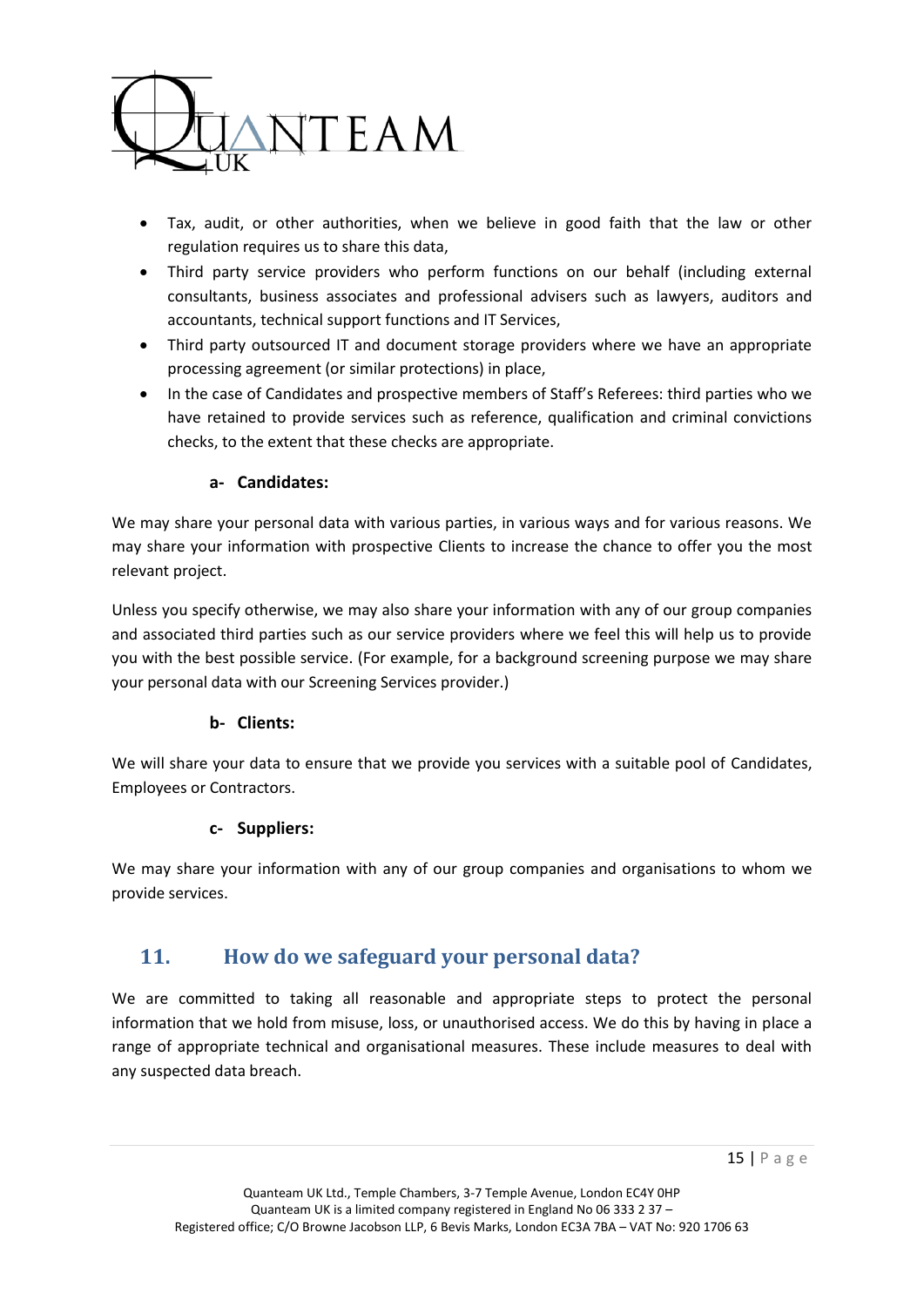

If you suspect any misuse or loss of or unauthorised access to your personal information please let us know immediately at **[Data@Quanteam.co.uk.](mailto:Data@Quanteam.co.uk)**

# <span id="page-15-0"></span>**12. International transfer**

The GDPR imposes restrictions on the transfer of personal data outside the European Union, to third countries or international organisations. These restrictions are in place to ensure that the level of protection of individuals afforded by the GDPR is not undermined.

Your Personal data may only be transferred outside of the EU in compliance with the conditions for transfer set out in Chapter V of the GDPR.

Transfers may be made where the Commission has decided that a third country, a territory or one or more specific sectors in the third country, or an international organisation ensures an adequate level of protection.

We may transfer personal data where the organisation receiving the personal data has provided adequate safeguards. Individuals' rights must be enforceable and effective legal remedies for individuals must be available following the transfer.

# <span id="page-15-1"></span>**13. How long do we keep your personal data for?**

We will delete your personal data from our systems if we have not had substantial contact with you (or, where appropriate, the company you are working for or with) for a period of five years.

We will delete your personal data from our systems unless we believe in good faith that the law or other regulation requires us to preserve it (for example, because of our obligations to tax authorities or in connection with any anticipated litigation). After this period, it is likely your data will no longer be relevant for the purposes for which it was collected.

For those Candidates whose services are provided via a third party company or other entity, "substantial contact" with you means substantial contact with the company or entity which supplies your services. Where we are notified by such company or entity that it no longer has that relationship with you, we will retain your data for no longer than five years from that point or, if later, for the period of five years from the point we subsequently have substantial contact directly with you.

When we refer to "substantial contact", we mean, for example, communication between us (either verbal or written), or where you are actively engaging with our services. If you are a Candidate we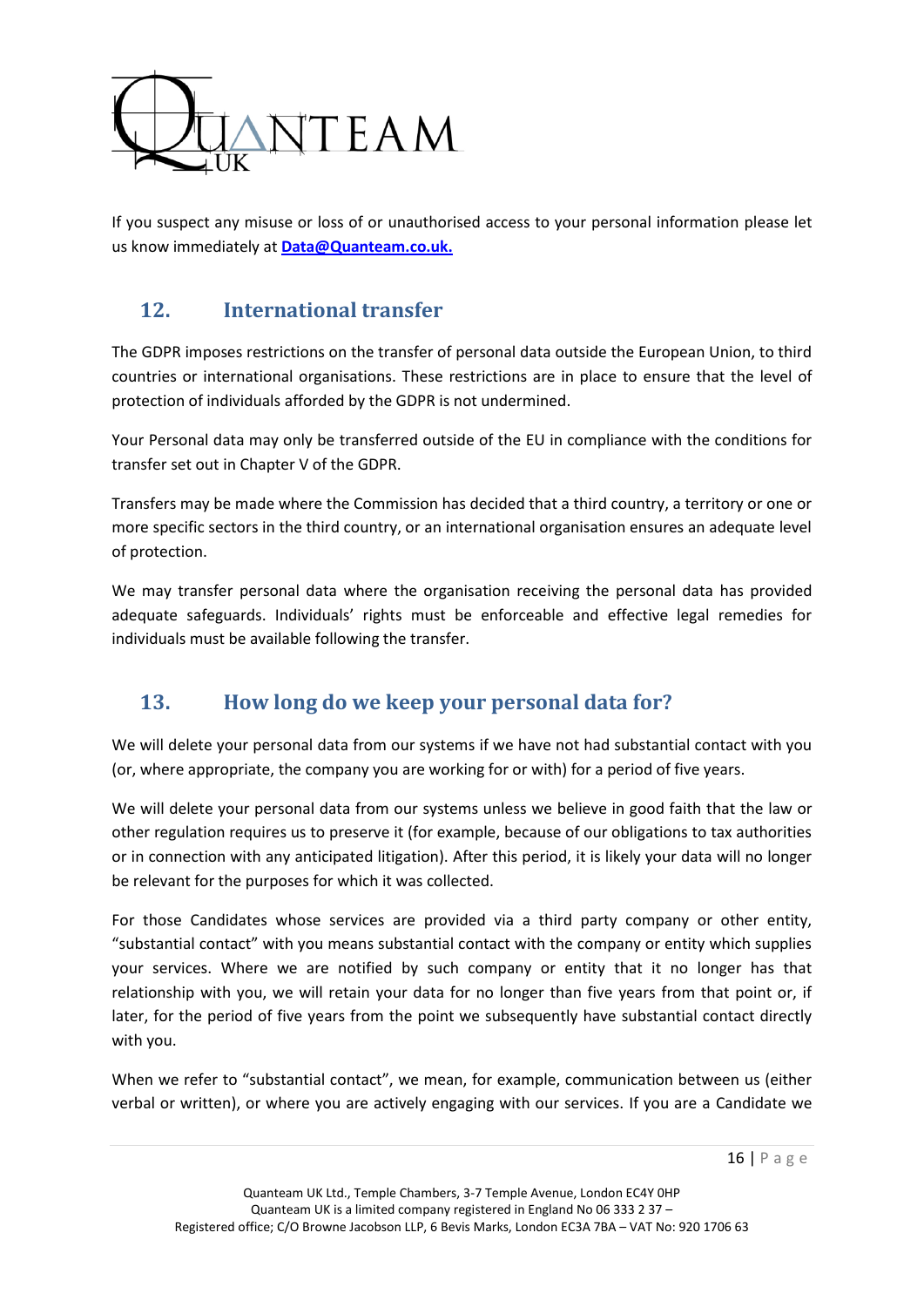

will consider there to be substantial contact with you if you submit your updated CV onto our website. We will also consider it substantial contact if you communicate with us about potential roles, either by verbal or written communication or click through from any of our marketing communications. Your receipt, opening or reading of an email or other digital message from us will not count as substantial contact – this will only occur in cases where you click-through or reply directly.

# <span id="page-16-0"></span>**14. How can you access, amend or withdraw the personal data that you have given to us?**

GDPR's main objective is to protect and clarify the rights of EU citizens and individuals in the EU with regards to data privacy.

This means that you retain various rights in respect of your data, even once you have given it to us. As detailed below:

*To get in touch about these rights, please contact us. We will seek to deal with your request without undue delay, and in any event within one month (subject to any extensions to which we are lawfully entitled).* \**Please note that we may keep a record of your communications to help us resolve any issues which you raise.*

The GDPR provides the following rights for individuals:

## <span id="page-16-1"></span>**a) The right to be informed**

The data subject shall have the right to obtain from Quanteam UK confirmation as to whether or not personal data concerning him or her are being processed, and, where that is the case, access to the personal data. The data subject can ask to Quanteam UK at any time information about the personal data we handle.

#### <span id="page-16-2"></span>**b) The right to rectification**

The data subject shall have the right to obtain from Quanteam UK without undue delay the rectification of inaccurate personal data concerning him or her. Taking into account the purposes of the processing, the data subject shall have the right to have incomplete personal data completed, including by means of providing a supplementary statement.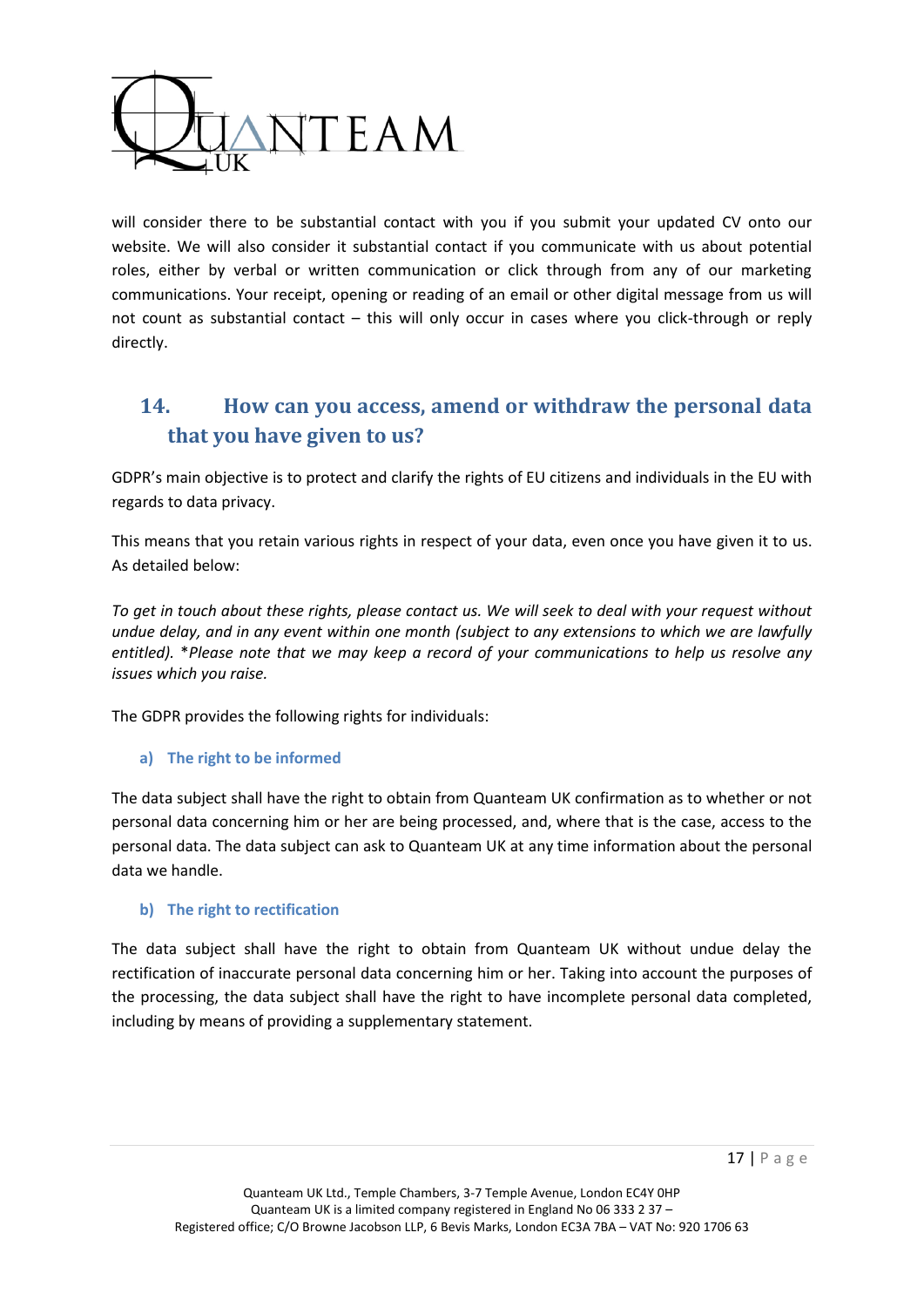

## <span id="page-17-0"></span>**c) The right to be forgotten**

The data subject shall have the right to obtain from Quanteam UK the deletion of personal data concerning him or her without undue delay and Quanteam UK shall have the obligation to erase personal data without undue delay specifically if the data subject withdraws consent on which the processing is based, or if the personal data are no longer necessary in relation to the purposes for which they were collected or otherwise processed; or the personal data have been unlawfully processed; or if the personal data have to be erased for compliance with a legal obligation in Union or Member State law to which Quanteam UK is subject. (Non exhaustive list – See article 17).

#### <span id="page-17-1"></span>**d) The right to restrict processing**

Individuals have the right to request the restriction or suppression of their personal data at any time. This is not an absolute right and only applies in certain circumstances such as in the case of the accuracy of the personal data is contested by the data subject, for a period enabling the controller to verify the accuracy of the personal data; or the processing is unlawful and the data subject opposes the deletion of the personal data and requests the restriction of their use instead for example.

- <span id="page-17-2"></span>**e) The right to data portability**
- The right to data portability allows individuals to obtain and reuse their personal data for their own purposes across different services.
- It allows them to move, copy or transfer personal data easily from one IT environment to another in a safe and secure way, without hindrance to usability.

Quanteam UK will respond to any request without undue delay, and within one month.

## <span id="page-17-3"></span>**f) The right to object**

Individuals have the right to object at any time to:

- processing based on legitimate interests or the performance of a task in the public interest/exercise of official authority (including profiling);
- direct marketing (including profiling); and
- processing for purposes of scientific/historical research and statistics
- <span id="page-17-4"></span>**g) Rights in relation to automated decision making and profiling.**

Individuals will have the right not to be subject to a decision based solely on automated processing, including profiling, which produces legal effects concerning him or her or similarly significantly affects him or her. If automated decision making and profiling are based on the individual explicit consent and are necessary for entering into, or performance of, a contract between the data subject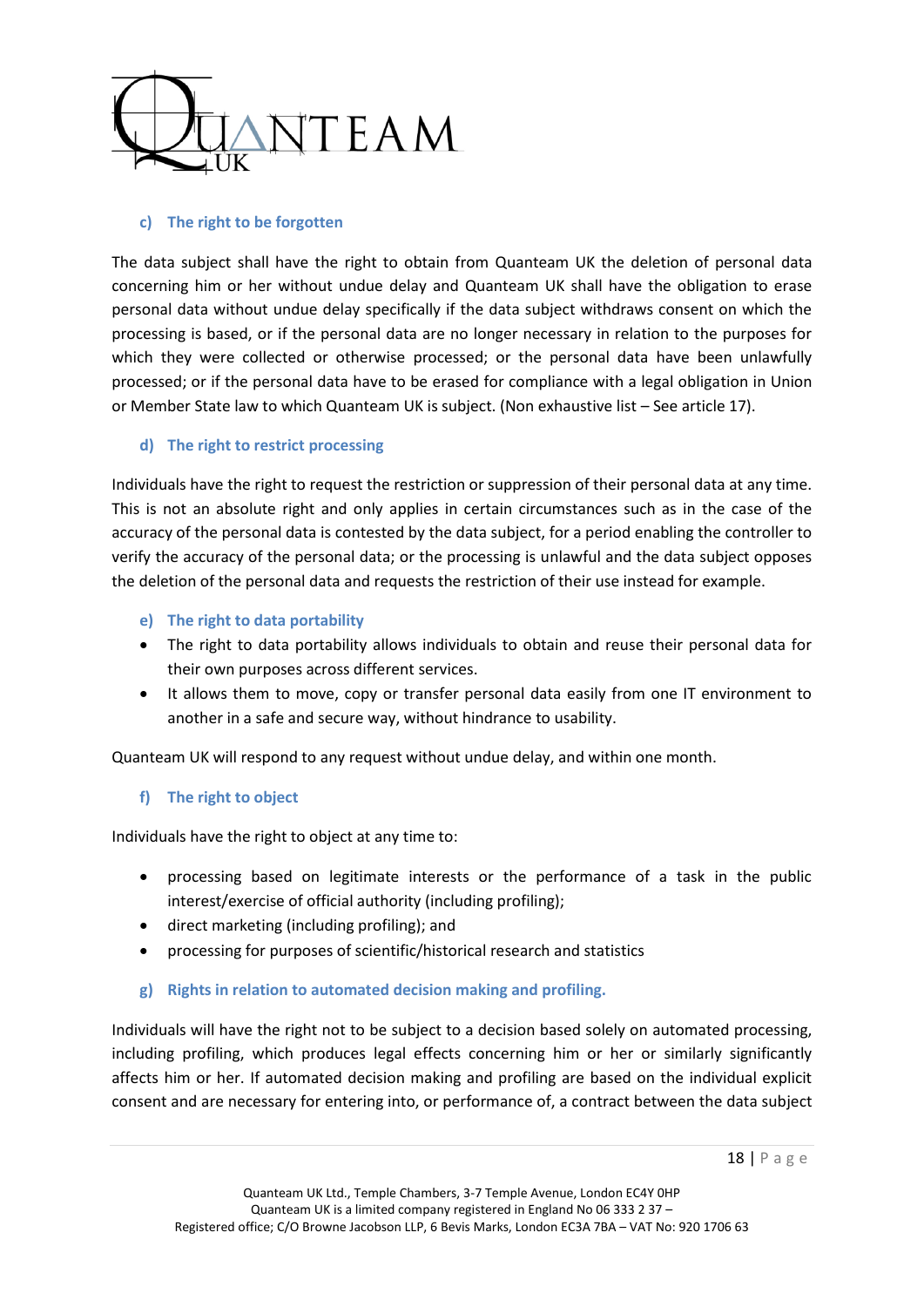

and a data controller, then the data controller shall implement suitable measures to safeguard the data subject's rights and freedoms and legitimate interests, at least the right to obtain human intervention on the part of the controller, to express his or her point of view and to contest the decision.

## <span id="page-18-0"></span>**15. What are cookies and how do we use them?**

A "cookie" is a bite-sized piece of data that is stored on your computer's hard drive. They are used by nearly all websites and do not harm your system. We use them to track your activity to help ensure you get the smoothest possible experience when visiting our website. We can use the information from cookies to ensure we present you with options tailored to your preferences on your next visit. We can also use cookies to analyse traffic and for advertising purposes.

If you want to check or change what types of cookies you accept, this can usually be altered within your browser settings.

Most web browsers will accept cookies but if you would rather we didn't collect data in this way you can choose to accept all or some, or reject cookies in your browser's privacy settings. However, rejecting all cookies means that you may not be able to take full advantage of all our website's features. Each browser is different, so check the "Help" menu of your browser to learn how to change your cookie preferences.

Cookies can also be categorized as follows:

- Strictly necessary cookies: These cookies are essential to enable you to use the website effectively, such as when applying for a job, and therefore cannot be turned off. Without these cookies, the services available to you on our website cannot be provided. These cookies do not gather information about you that could be used for marketing or remembering where you have been on the internet.
- Performance cookies: These cookies enable us to monitor and improve the performance of our website. For example, they allow us to count visits, identify traffic sources and see which parts of the site are most popular.
- Functionality cookies: These cookies allow our website to remember choices you make (such as your Users name, language or the region you are in) and provide enhanced features. For instance, we may be able to provide you with news or updates relevant to the services you use. These cookies can also be used to remember changes you have made to text size, font and other parts of web pages that you can customise. They may also be used to provide services you have requested such as viewing a video or commenting on a blog. The information these cookies collect is usually anonymised.